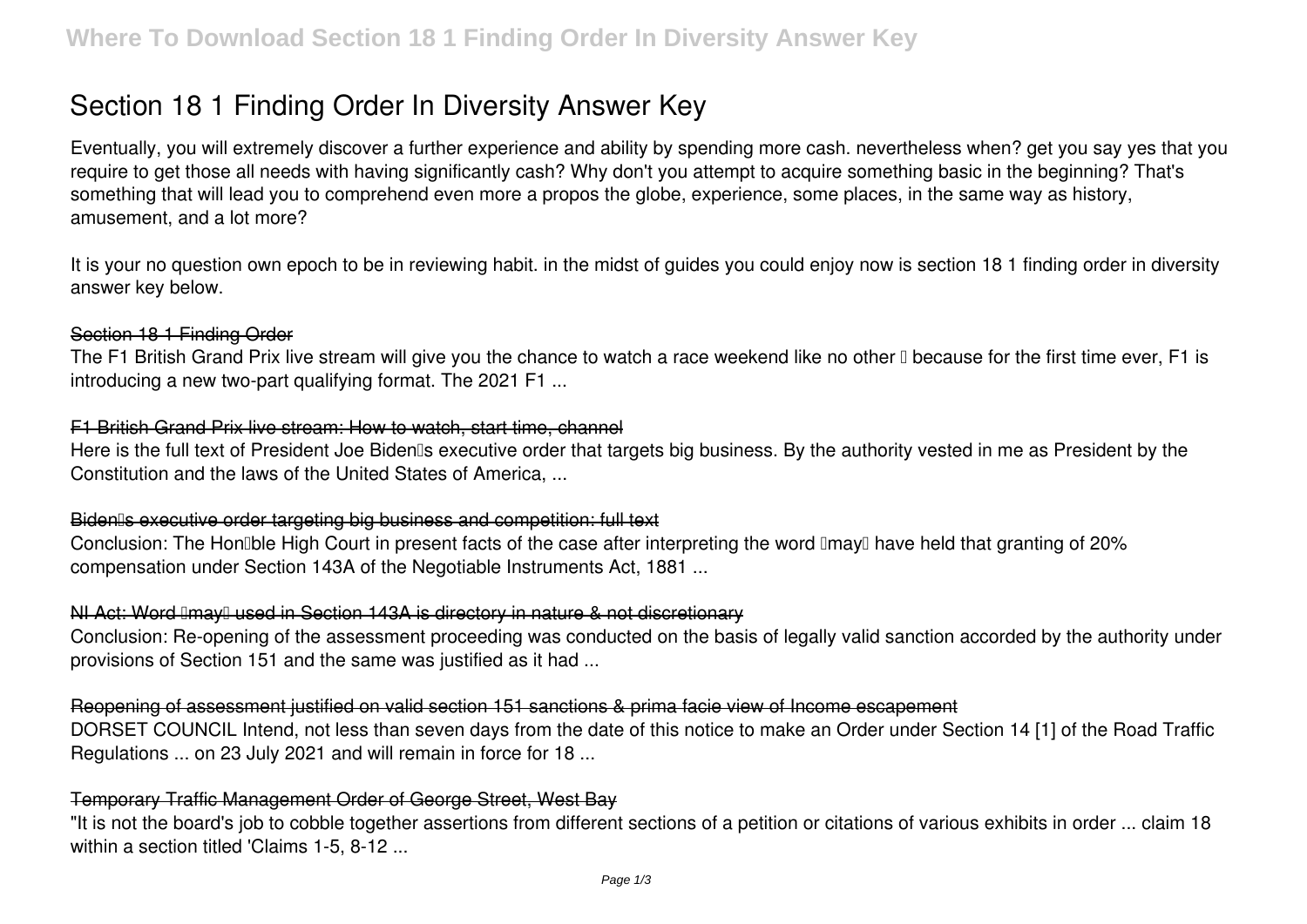#### Microsoft Can't Get Fed. Circ. To Ax More Of Web Patent

These are the best beach hotels for families in the U.S. in places like Myrtle Beach, Miami, Laguna Beach, and Pensacola.

### 18 of the best beach hotels in the U.S. for families whether you're traveling with a baby, teen, grandparents, or pets

He said Yahayalls nomination was in line with section 217 (2) (a)(b)(c) of the 1999 Constitution as altered, as amended, and in accordance with the provision of sections 18(1) of the Armed Forces ...

### Senate Endorses Yahaya as Chief of Army Staff

This volume  $\Box$  which brings together essays by prominent scholars in the field of sociology  $\Box$  provides a range of perspectives on the increasing influence of ...

# The Spirit of Luc Boltanski: Essays on the **IPragmatic Sociology of Critique** II

The US Court of Appeals for the Second Circuit vacated a final order of the Federal ... deference. 1-800 Contacts, Inc. v. Federal Trade Commission, Case No. 18-3848 (2d Cir.

## Second Circuit Rejects FTC Challenge of 1-800 Contacts, Highlighting Procompetitive Trademark Policy

BULLETIN 1063 MAY 24, 1955 1 ... 18, 25 and September 16 and 17, 1954, you had in your employ a female bartender who was not the licensee or the wife of the licensee, in violation of Section ...

#### Read the document

LOS ANGELES II Los Angeles County is reporting the fifth straight day of more than 1,000 new coronavirus cases. Health officials warned Tuesday that the more contagious delta variant of the virus ...

### The Latest: LA County has 5th straight day of 1,000 cases

The order was initially imposed by the state government on April 18. Section 144 of the CrPC (Code ... have more than halved as compared to June 1 when there were 3,418 new cases and 276 fatalities.

### Section 144 extended in Bengaluru till June 21  $\mathbb I$  railway stations, bus stands, airports exempted from the order

In a 2-1 decision, the D.C. Circuit tossed the Clean Power Plan rescission and replacement after finding that ... In that order, the majority said Section 111 of the CAA outlines limitations ...

## ND Joins High Court Fight To Curb EPA Emissions Authority

The CFAA potentially provided relief where the information taken might not meet the definition of a ⊞trade secret⊞in the federal Defend Trade